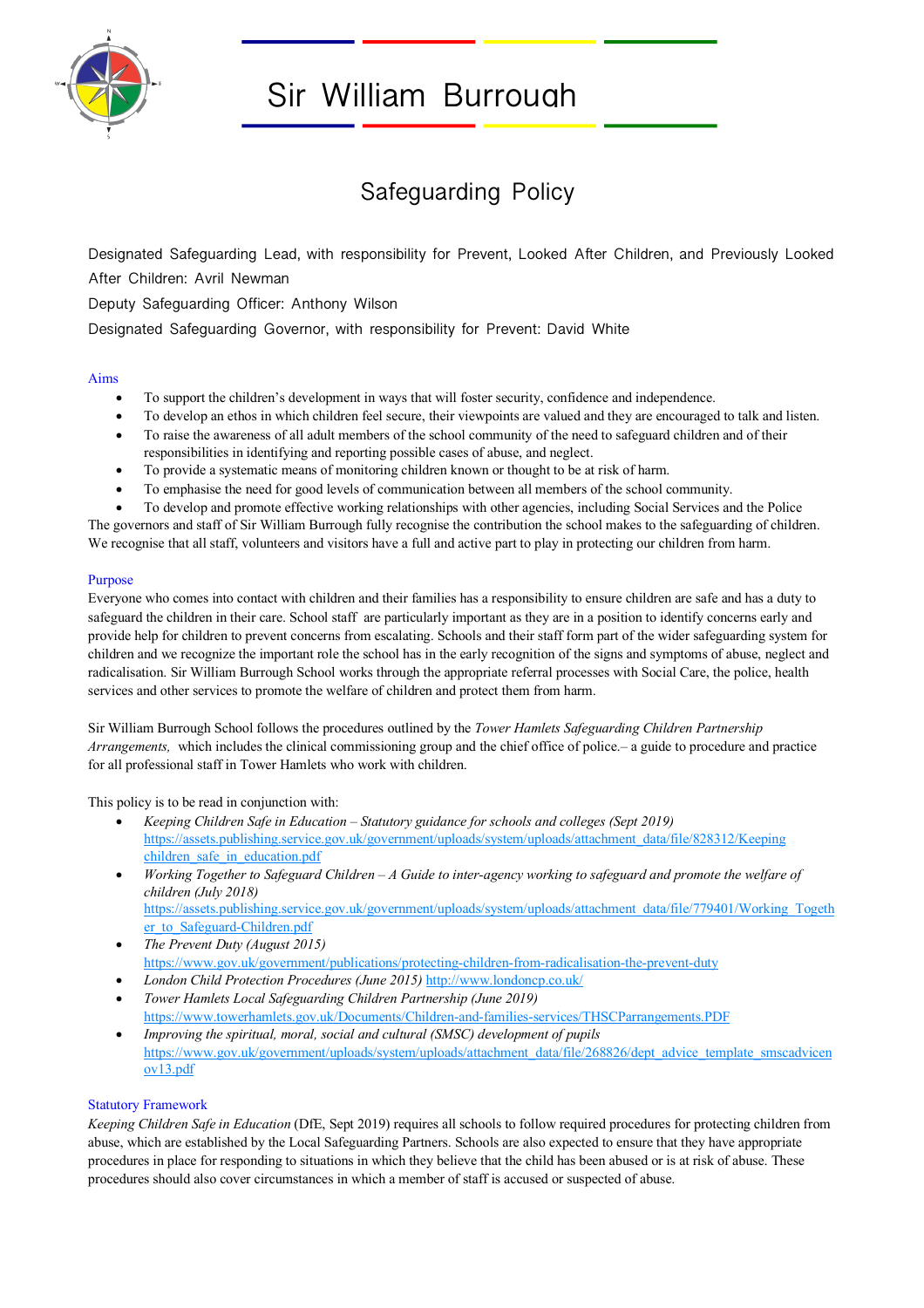*Working Together to Safeguard Children* places the following responsibilities on the school:

- Staff should be alert to signs of abuse and know to whom they should report any concerns or suspicions.
- A designated teacher(s) should have responsibility for co-ordinating action within the school and liaison with other agencies.
- Staff with a designated responsibility for Safeguarding should receive appropriate training.
- Schools should be aware of and follow the correct procedures established by the Local Safeguarding Children Board.
- Schools should have procedures (of which staff are aware) for handling suspected cases of abuse of pupils, including procedures to be followed if a member of staff is accused of abuse or suspected of abuse.

In line with previous guidance, parents should be made aware of the school Safeguarding Policy and the fact that this may require cases to be referred to statutory services (i.e. children's social care), or the police, in the interests of the child.

#### Training and Awareness

In line with this framework, we will ensure that:

- We have a designated Safeguarding Lead who undertakes regular inter-agency training and refresher Safeguarding training every two years.
- We have a member of staff who will act in the designated person's absence and undertake appropriate training to carry out this role.
- Our Designated Safeguarding Governor receives Safeguarding training every two years, and has undertaken training to increase awareness of radicalisation and extremism.
- All members of staff develop their understanding of the signs and indicators of abuse and have training at least annually, with mechanisms in place to support understanding. They also understand the impact of radicalisation, and are fully briefed on any local issue that could impact on our families.
- All new members of staff, volunteers, governors and regular visitors are given training in our safeguarding procedures as part of their induction into the school.
- Volunteers and visitors are strictly vetted through the DBS procedures.

# **Responsibilities**

It is the duty of the Designated Safeguarding Lead and other trained Designated Safeguarding Officers based in the school to:

- Ensure that Tower Hamlets Safeguarding Children Board's procedures are followed in the school.
- Ensure that staff are aware of these procedures.
- Ensure that the Headteacher is kept informed of any concerns.
- Develop effective working relationships with other agencies and services.
- Decide whether to take further action about specific concerns (e.g. referral to social services).
- Liaise with Children's Social Care over suspected cases of child abuse.
- Ensure that accurate records relating to individual children are kept in a secure place and marked 'Strictly Confidential'.
- Submit reports to and attend Child Protection Conferences.
- Ensure that the school effectively monitors children who have been identified as 'at risk'.
- Provide guidance to parents/carers, children and staff about obtaining suitable support.

# School Procedures, Ethos and Approach

At Sir William Burrough School, staff adopt an attitude of 'it could happen here' and it could happen to anyone. Staff are encouraged to be curious where there are signs of possible harm to a child or children.

We recognise that a child who is abused or who witnesses domestic violence/abuse may find it difficult to develop and maintain a sense of self-worth. We recognise that a child in these circumstances may feel helpless and humiliated. We recognise that a child may feel self-blame.

We recognise that school may provide the only stability in the lives of children who have been abused or who are at risk of harm. We accept that research shows that the behaviour of a child in these circumstances may range from that which is perceived to be normal to that which is aggressive or withdrawn.

We recognise that children need to be protected from violent extremism or radicalisation. Exposure of children to extremist ideology can hinder their social development and educational attainment alongside posing a risk that they could support or partake in an act of violence.

Our school will support all children by:

- Encouraging self-esteem and self-assertiveness
- Promoting a caring, safe and positive environment within the school where children feel safe and secure, are encouraged to talk and are listened to.
- Ensuring that children know that there are adults within the school they can approach if they are worried or are in difficulty.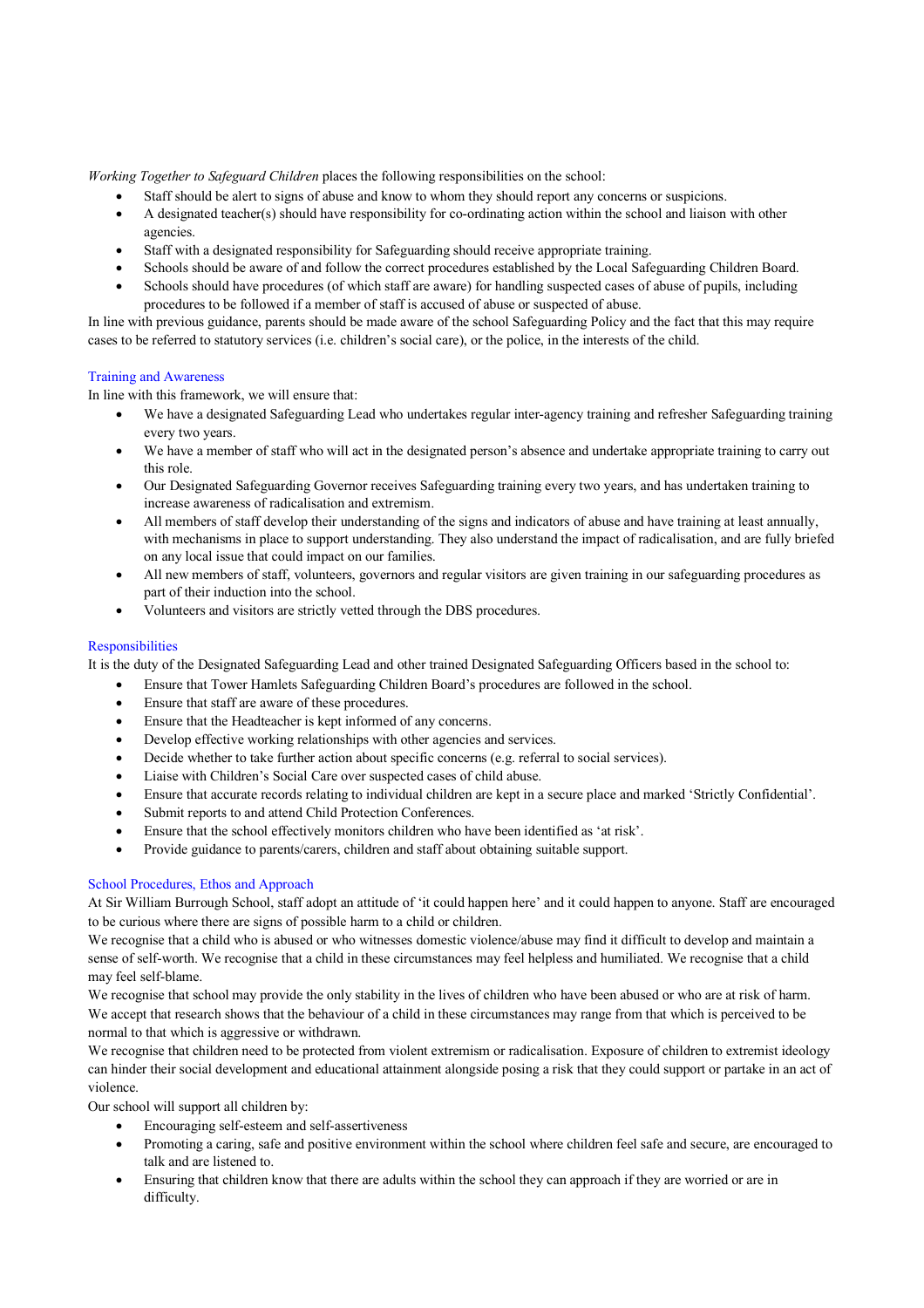- Including in the curriculum activities and opportunities which equip pupils with the skills they need to stay safe from abuse and develop healthy and safe relationships, through our vigorous SMSC programmes.
- Being robustly vigilant of all activities which involve the internet, and monitor internet security on an ongoing basis, with e-safety at the heart of the ICT curriculum, following the DfE Guidance: *Teaching online Safety in School (June 2019)*
- Making parents/carers aware of the school policies and practice for safeguarding and ensuring that, wherever possible, every effort is made to establish open and honest effective working relationships with parents/carers and colleagues from partner agencies.
- Notifying Social Services as soon as there is significant concern.
- Making sure that a member of staff attends Child Protection conferences and core group meetings. In most cases the designated safeguarding lead will attend.
- Providing continuing support to a child about whom there have been concerns when they leave the school. We ensure that their Child Protection record is forwarded, under confidential cover, to the child's new school as soon as possible.

#### Procedures in the event of a Concern or a Disclosure

- If any member of staff is concerned about a child, he or she must inform the Designated Safeguarding Lead or one of the deputies in their absence.
- Information regarding the concerns must be recorded by the member of staff as soon as is possible and on the same day and a Record of Concern/Disclosure (see attached) must be completed and handed to the DSL. The recording must be a clear, precise, factual account of the observation and must be signed and dated.
- The DSL to whom the report has been handed will abide by the guidance of the Local Safeguarding Children Board and may refer the matter to the Multi-Agency Safeguarding Hub (MASH) in Tower Hamlets Children's Social Care. The Headteacher (or Deputy in her absence) must be briefed before a referral is made.
- If a referral is made to the MASH team, the Designated Officer will ensure that a written report of the concerns is sent to the social worker dealing with the case within 48 hours.
- Particular attention is paid to the attendance and development of any child who has been identified as 'at risk' or who has been made subject to a Child Protection Plan.
- Only Designated Safeguarding Officers will make decisions about when to disclose Child Protection issues to parents; other staff must assume that information about Child Protection issues is strictly confidential and act accordingly.
- If a pupil about whom safeguarding concerns have been raised changes school, on of the designated officers will inform the social worker responsible for the case (if there is one) and transfer copies of the appropriate records to the designated officer of the receiving school in a file marked 'Confidential'.
- **If a child is in immediate danger or is at risk of harm, a referral should be made to Children's Social Care and/or the police immediately.** Anyone can make a referral. Where referrals are not made by the Designated Safeguading lead, the DSL should be informed as soon as possible.

#### When to be concerned

Staff should be concerned about a pupil if he or she:

- Has any injury which is not typical of the bumps or scrapes normally associated with children's injuries.
- Regularly has unexplained injuries.
- Frequently has injuries, even when apparently reasonable explanations are given.
- Provides confused or conflicting explanations as to how injuries were sustained.
- Exhibits significant changes in behaviour.
- Discloses an experience in which he or she may have been significantly harmed.

Further details around types of abuse and relevant signifiers can be found in appendix 1.

#### Dealing with a Disclosure

If a pupil discloses that he or she has been abused in some way, the member of staff should:

- Listen to what is being said without showing shock or disbelief.
	- Accept what is being said.
	- Allow the child to talk freely.
	- Reassure the child but not make promises which it might not be possible to keep.
	- Not promise confidentiality, and always act in the best interests of the child: it might be necessary to refer to Children's Social Care.
	- Stress that it was the right thing to tell.
	- Listen, rather than ask direct questions.
	- Ask open questions rather than leading questions.
	- Not criticise an alleged perpetrator.
	- Explain what has to be done next and who has to be told, in an age-appropriate way.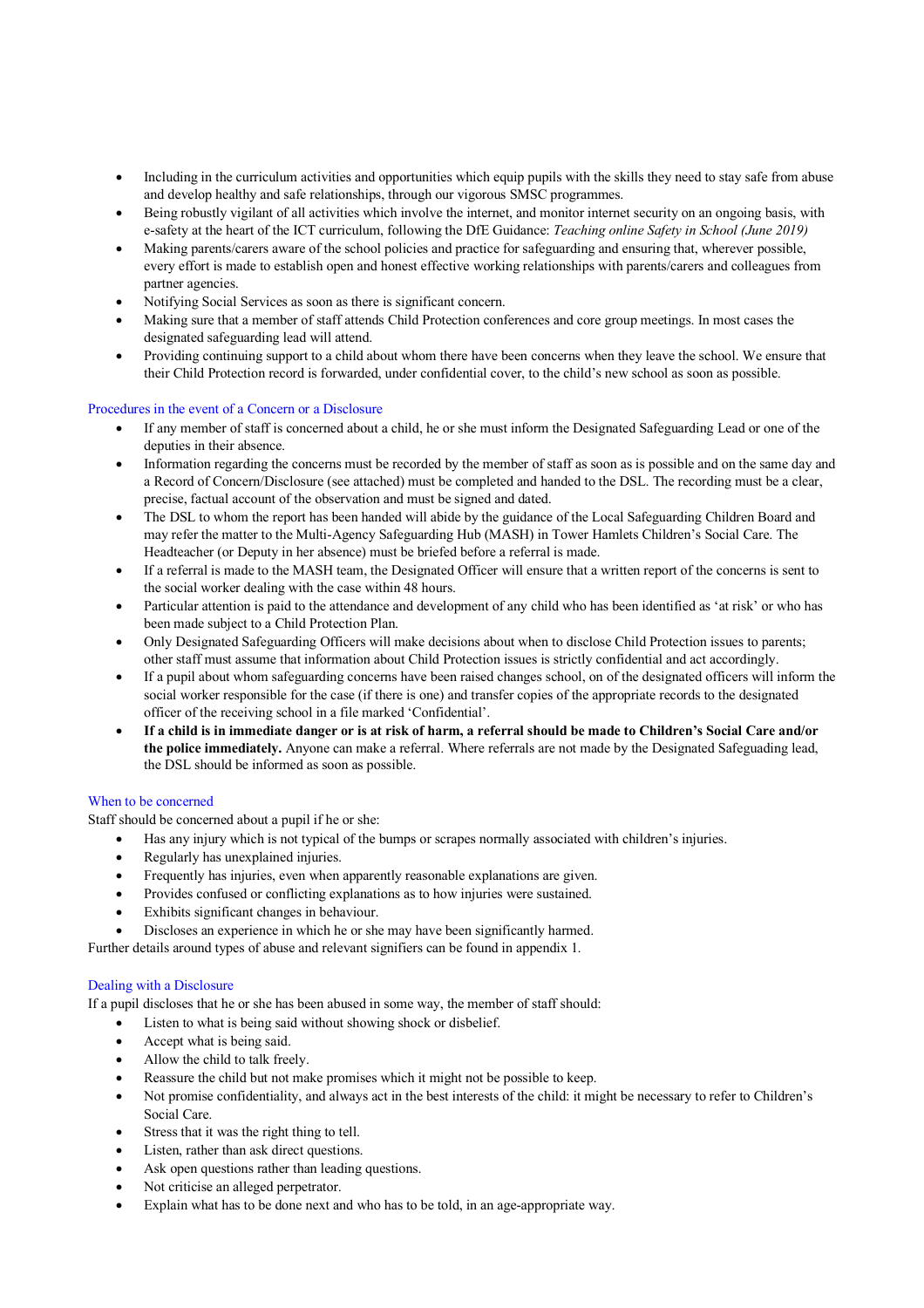#### Record-keeping

When a pupil has made a disclosure, the member of staff should:

- Make brief notes as soon as possible after the conversation.
- Not destroy the original notes in case they are needed by a court.
- Record the date, time, and place.
- If appropriate, record on a body map details and whereabouts of any injuries.
- Record any noticeable non-verbal behaviour and the words used by the child.
- Record statements and observations rather than interpretations or assumptions.
- Complete the school standard form (appendix 3) as soon as possible and on the same day.

Allegations involving school staff [see Part 4 – Keeping Children Safe in Education September 2019]

If a child or parent makes a complaint of abuse against a member of staff, the person receiving the complaint must take it seriously and immediately inform the Headteacher.

Any member of staff who has reason to suspect that a pupil may have been abused by another member of staff, either at school or elsewhere, must immediately inform the Headteacher. He or she should also make a record of the concerns including a note of anyone else who witnessed the incident or allegation.

If the concerns are about the Headteacher, the Local Area Designated Officer must be contacted on 020-7364-3506.

The Headteacher will not investigate the allegation itself, or take written or detailed statements, but immediately refer the matter to Tower Hamlets Children's Social Care.

For further information, please see Tower Hamlets Local Safeguarding Children's Board

(http://www.childrenandfamiliestrust.co.uk/the-lscb/).

Alternatively, contact one of the following:

- Children's Social Care Multi-Agency Safeguarding Hub (020-7364-3444)
- Children's Social Care Out-of-Hours Team (020-7364-4079)
- Police Child Abuse Investigation Team (020-8217-6484)

# Radicalisation/Prevent duty

The Designated Prevent Lead is Avril Newman and the Governor with responsibility for Prevent is David White. Safeguarding from radicalisation is no different from safeguarding from other forms of harm and should be reported through the school systems. Any member of staff who suspects that a child may have been exposed to violent extremist ideology or materials must speak to the Designated Prevent Lead. The DPL will refer, if appropriate, to the Tower Hamlets Social Inclusion Panel or to the Child Protection Duty Line. It is also possible to contact the Social Inclusion Panel (SIP) directly on 020-7364-1965. Furthermore, the school:

- Strictly follows LBTH guidance on *Protecting Children from Radicalisation and Extremism* (Feb 2015).
- Ensures that all staff are fully trained and certified by LBTH Prevent team specialists and continues to use the Prevent team for support and advice.
- Provides ongoing training and induction for all staff regarding:
	- o Awareness of Prevent issues
	- o Recognition of early indicators (see Appendix 4)
	- o Universal early Prevent interventions (see Appendix 5)
	- o Appropriate and available interventions (see Appendix 5)
	- o Internet security (see also the school's E-safety policy)
	- o The use of school premises re after-school clubs, activities, meetings and events
	- o The vetting of all visitors with in-depth background checks if necessary.
	- Provides ongoing training and induction for staff about how to report any concerns regarding the above (see Appendix 4).
- Promotes fundamental British values, including democracy, the rule of law, individual liberty and mutual respect, and tolerance of those with different faiths and beliefs, through our curriculum and our thriving debating, public speaking and citizenship activities.
- Ensures that all members of the school community are aware of the support and guidance provided on the DfE website, www.educateagainsthate.com.
- Strictly follows all governmental advice in *Improving the spiritual, moral, social and cultural development of pupils* (Nov 2013/Nov 2014)

https://www.gov.uk/government/uploads/system/uploads/attachment\_data/file/268826/dept\_advice\_template\_smscadvicen ov13.pdf and

https://www.gov.uk/government/uploads/system/uploads/attachment\_data/file/380396/Improving\_the\_spiritual\_\_moral\_\_s ocial\_and\_cultural\_SMSC\_development\_of\_pupils\_supplementary\_information.pdf.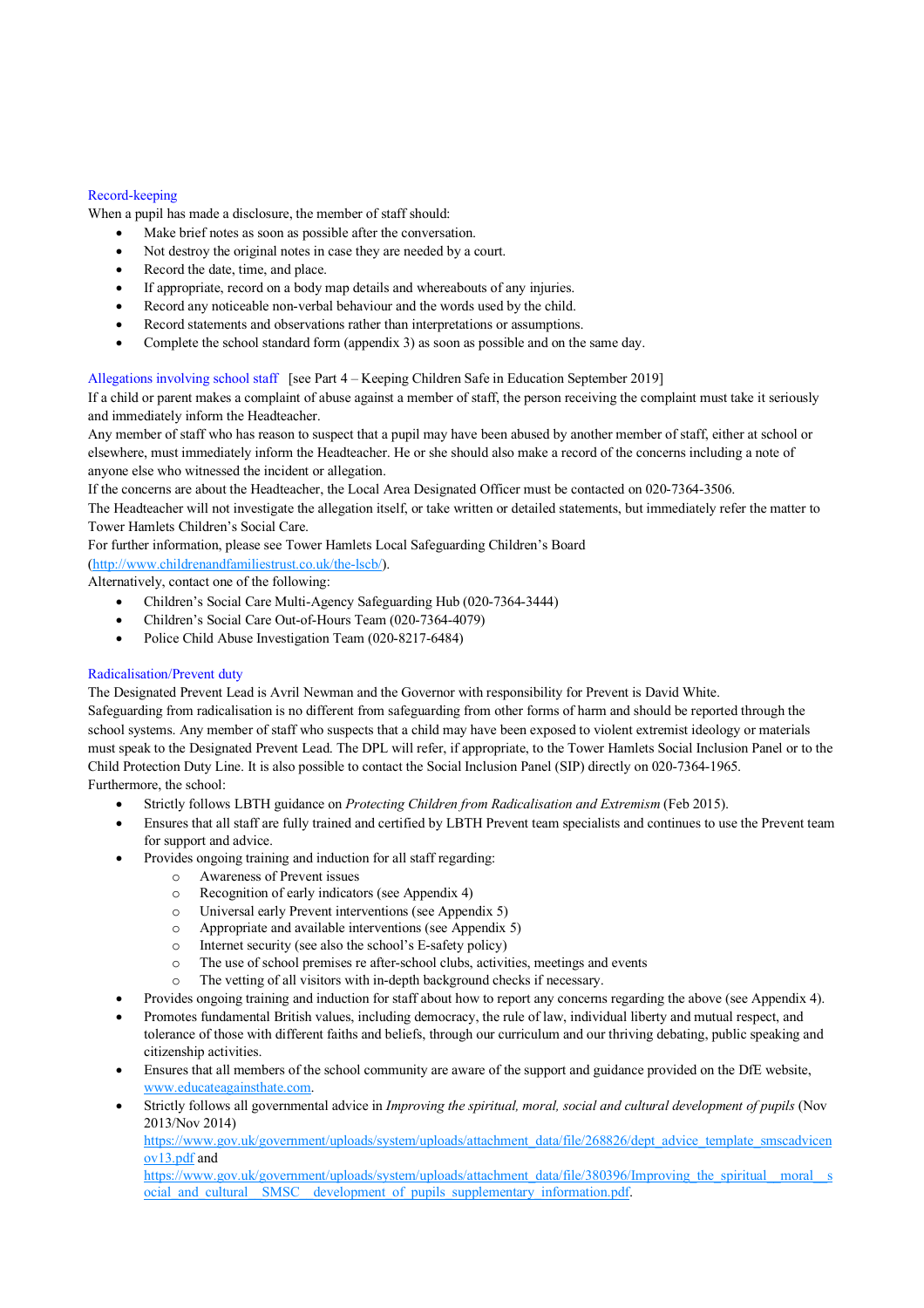#### Female Genital Mutilation (FGM) and Honour Based Violence (HBV)

The school follows the government's Multi-Agency Practice Guidelines: *Female Genital Mutilation* (2014).

In accordance with the Serious Crime Act (2015), teachers have a duty to report to police any instance where they discover that FGM appears to have been carried out on a girl under the age of 18. Those failing to report such cases will face disciplinary sanctions. If a teacher believes that a girl is at risk of FGM or that FGM may have taken place, it must be reported immediately and the following procedures will come into force:

- The Child Protection Advisor must be informed.
- A referral must be completed to Children's Social Care.
- In urgent cases, Children's Social Care or the police should be contacted directly.

It is essential that the young person's parents are not spoken to before a referral is sent to Children's Social Care. A full risk assessment will be conducted and any decision to contact the young person's parents will be made jointly by Children's Social Care and the police.

#### Forced Marriage

The school follows the government's Multi-Agency Practice Guidelines: *Handling Cases of Forced Marriage* (June 2014). Any member of staff who believes that a child or young person is at risk from forced marriage should report it to the Designated Safeguarding Lead.

#### The Toxic Trio

The school will be particularly alert to any situation where there is a family history of substance abuse, mental health issues and domestic violence and how that might impact on the emotional and physical health of the child.

# Domestic Violence

Domestic violence is any incident of abusive behaviour (whether physical, emotional, sexual or financial) between adults who are or have been intimate partners or family members, regardless of gender or sexuality. It is estimated that 90% of children are in the same or next room when abuse occurs (Hughes, 2002).

If a teacher believes that a child or their family members may have been victims of or witnesses to domestic violence, it must be reported according to the above guidelines for reporting child abuse.

#### Child Sexual Exploitation

Child Sexual Exploitation is characterised by children and young people (up to the age of 18) receiving goods, favours or money in return for sexual activities. It can also include 'non-contact' exploitation such as coercion to post sexually explicit images of themselves on the internet or on mobile phones. In all such exploitation, the balance of power remains with the abuser(s) through age, intellect or resources.

Concern that a child, young person or vulnerable adult may be involved in sexual exploitation or at risk of being drawn into it should always initiate action to ensure the child's safety and welfare. Any member of the school community who believes that a child is experiencing or at risk of such should report it according to the procedures for reporting child abuse as detailed above.

# Peer on Peer Abuse

All staff are aware of the possibility that a child can abuse another child in the following ways:

- Bullying including cyberbullying
- Physical abuse
- Sexual violence
- Sexual harassment
- Upskirting
- Sexting
- Initiating/hazing/violent rituals

All staff will follow the reporting procedures in the policy in the event of concern re any of the above.

#### Serious Violent Crime

All staff are aware of the indicators that may signal which children are at risk from or involved with serious violent crime. These may include:

- Increased absence from school
- Change in friendships or relationships
- Significant decline in performance
- Signs of self-harm
- Significant change in well-being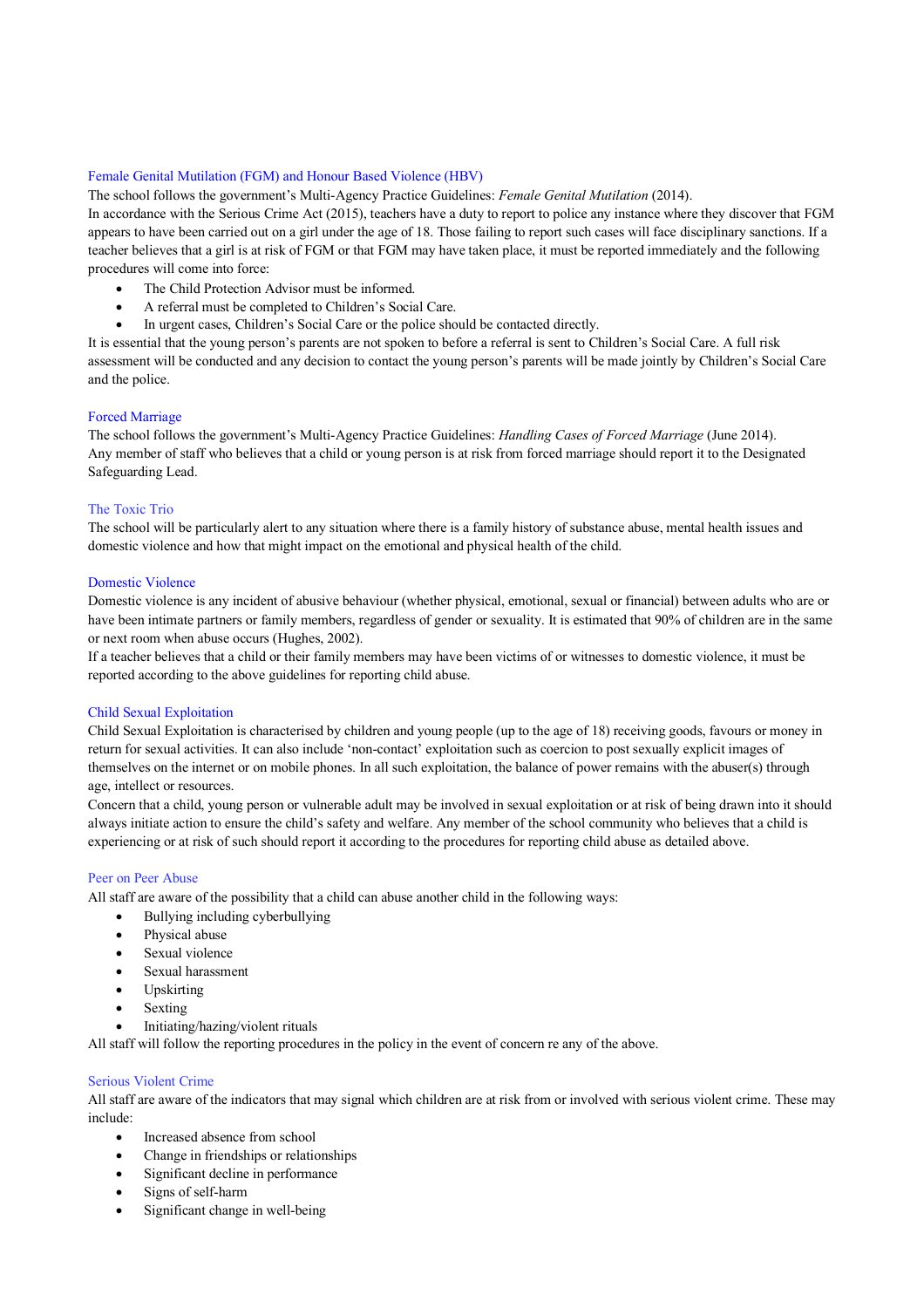- Unexplained injuries
- Unexplained gifts/new possessions

All staff will follow the procedures as set out in this policy to report any concerns, and the school will follow Preventing Youth Violence and Gang Involvement: Practical Advice for Schools and Colleges, Aug 2013

(https://assets.publishing.service.gov.uk/government/uploads/system/uploads/attachment\_data/file/418131/Preventing\_youth\_violenc e\_and\_gang\_involvement\_v3\_March2015.pdf) and Criminal Exploitation of `children andVulnerable Adults: County Lines Guidance, Sept 2018

(https://assets.publishing.service.gov.uk/government/uploads/system/uploads/attachment\_data/file/741194/HOCountyLinesGuidance Sept2018.pdf)

# Children Missing Education (CME)

Knowing where children are during school hours is an extremely important aspect of safeguarding. Missing school can be an indicator of abuse and neglect and, in older children, may raise concerns around child sexual exploitation. *Keeping Children Safe in Education* (Sept 2019) mandates that schools should have:

- Staff who understand what to do when children do not attend regularly.
- Appropriate policies, procedures and responses for pupils who go missing from education (especially on repeat occasions).
- Staff who know the signs and triggers for travelling to conflict zones, FGM and forced marriage.
- Procedures to inform the local authority when they plan to take pupils off-roll when they:
	- o Leave school to be home educated
	- o Move away from the school's location
	- o Will remain medically unfit beyond compulsory school age
	- o Are in custody for four months or more (and will not return to the school afterwards); or
	- o Are permanently excluded.

School should inform the local authority of any pupil who fails to attend school 'regularly' or does not attend school for ten consecutive days without authorisation.

At Sir William Burrough School, we undertake to:

- Perform daily register checks and local enquiries.
- Monitor the number of referrals to the Attendance and Welfare Officer.
- Monitor the number of 'blocks of absence' occurring.
- Monitor when a child does not return from extended leave.
- Ensure that the appropriate local authority form (appendix 2) is completed in all cases that a child leaves the school.

# **Confidentiality**

We recognise that all matters relating to safeguarding children are confidential.

- The headteacher or designated member of staff will only disclose information on a 'need to know' basis.
- All staff have a professional responsibility to share information with other agencies in order to safeguard children/young people.
- All adults must be aware that they cannot promise a child they will keep a secret. Within this context, however, the child should be assured that the matter will only be disclosed to people who need to know about it.
- All volunteers, governors and regular visitors are made aware of their duties regarding confidentiality.
- Child Protection records are kept securely locked at all times and are retained for seven years in line with LBTH policy.

# Communication with Parents

The school will always discuss concerns with parents/carers unless to do so would:

- Place the child at risk of significant harm or further risk of significant harm.
- Place a vulnerable adult at risk of harm.
- Compromise any enquiries that need to be undertaken by Children's Social Care or the police.

The school will endeavour to ensure that parents have an understanding of the responsibilities placed upon the school and staff for the safeguarding of children.

# Supporting Staff

We recognise that anyone working in the school who has become involved with a child/young person who has suffered harm, witnessed harm, or appears likely to be suffering harm, may find the situation stressful and upsetting. We will support them by providing an opportunity in confidence to talk through their anxieties with the designated safeguarding lead and to seek further support as appropriate.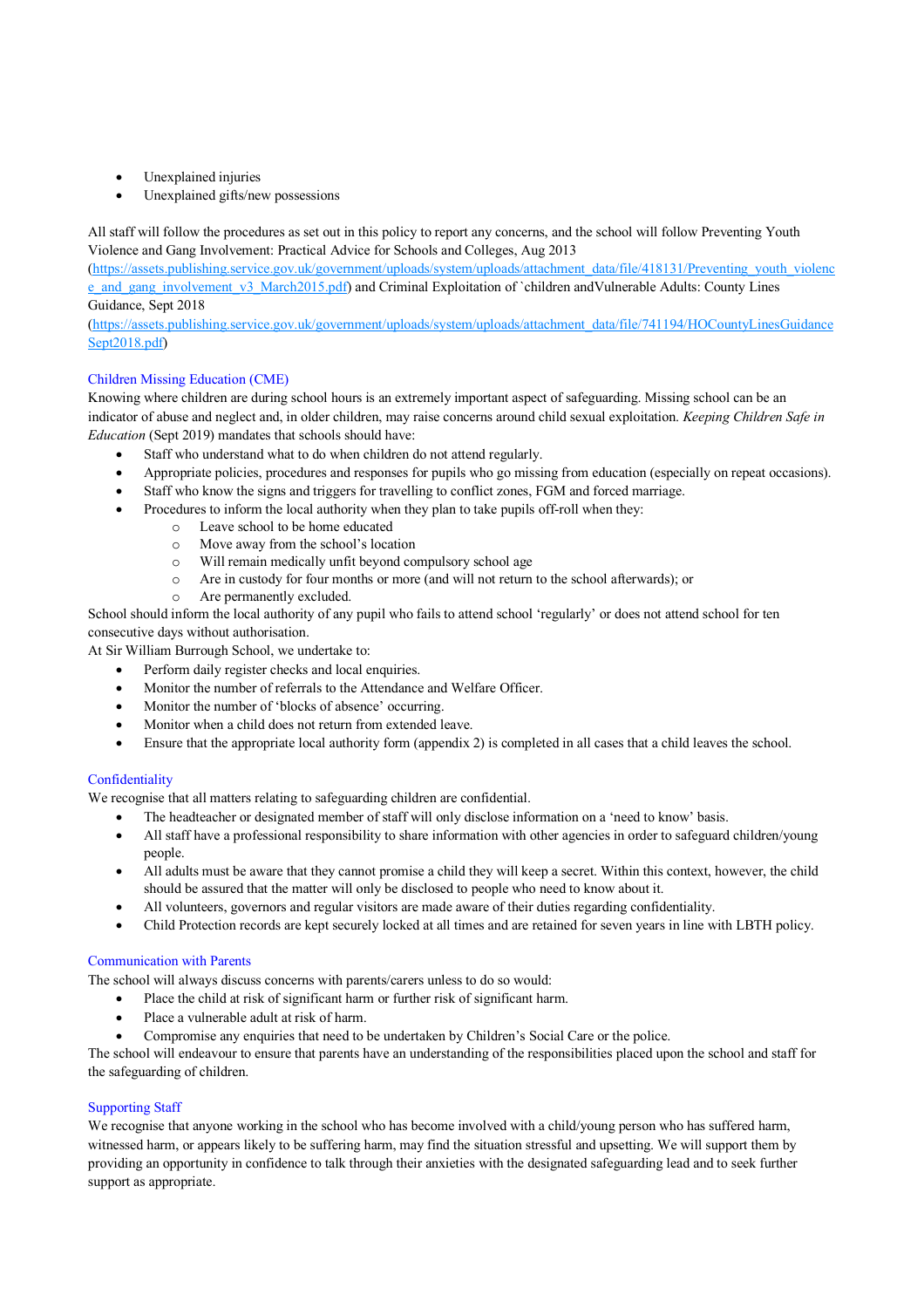#### Whistleblowing

We recognise that children cannot be expected to raise concerns in an environment where staff fail to do so. All adult members of the school community should be aware of their duty to raise concerns, where they exist, about the attitude or actions of colleagues. The school will follow the LBTH *Safeguarding Procedures for Whistleblowing*, a copy of which is available from the school office.

The NSPCC whistleblowing helpline is available for staff who do not feel able to raise concerns regarding child protection failures internally. Staff can call: 0800 028 0285 – line is available from 8:00 AM – 8:00 PM, Monday to Friday and email help@nspcc.org.uk

#### Positive handling

Our policy on positive handling by staff is set out in a separate policy and acknowledges that staff must only ever use physical intervention as a last resort, and that at all times it must be the minimal force necessary to prevent injury to the child or another person. We understand that positive handling of a nature which causes injury or distress to a child may be considered under disciplinary procedures.

#### Health and Safety

Our Health and Safety Policy, set out in a separate document, reflects the consideration we give to the safeguarding of our children both within the school environment and when away from school, e.g. when undertaking trips and visits.

#### Safer Recruitment

The school adheres strictly to the Tower Hamlets *Safer Recruitment Policy* and *Safer Recruitment in Education* (1st January 2007), which ensures that all adults who work in the school have undergone the appropriate recruitment and vetting checks. This information is recorded, monitored and updated in the school's Single Central Record, including where appropriate at Section 128 check for new governors and new staff with management responsibilities.

#### Local Arrangements

We work in close collaboration with the Tower Hamlets Local Safeguarding Children Partnership, which consists of:

- The Local Authority Safeguarding Team
- The Local Authority Commissioning Group and
- The Local Authority Chief Office of Police

#### Further resources

- The Home Office has produced a new on-line learning resource for **PREVENT**: https://www.elearning.prevent.homeoffice.gov.uk. Other resources for PREVENT are on ESI: ESI/PREVENT/Useful resources
- MindEd provides free educational resources containing advice, guidance and information on managing a wide range of mental health issues in children and teens
- UNICEF has published a report on young people's views on the risks they face growing up in a digital world: Growing Up Online (UNICEF, 2016)
- The 'Trust Me' resource has been created for teachers and may be used to start the conversations around extremism and extreme online content: Child Net / Trust me
- NSPCC/How Safe Are Our Children 2016: This is the fourth report of its kind from the NSPCC. It provides an overview of the child protection landscape and compiles the most robust and up-to-date child protection data in the UK.

Reviewed Annually

Signed ……………………………………………….

Designation………………………………………….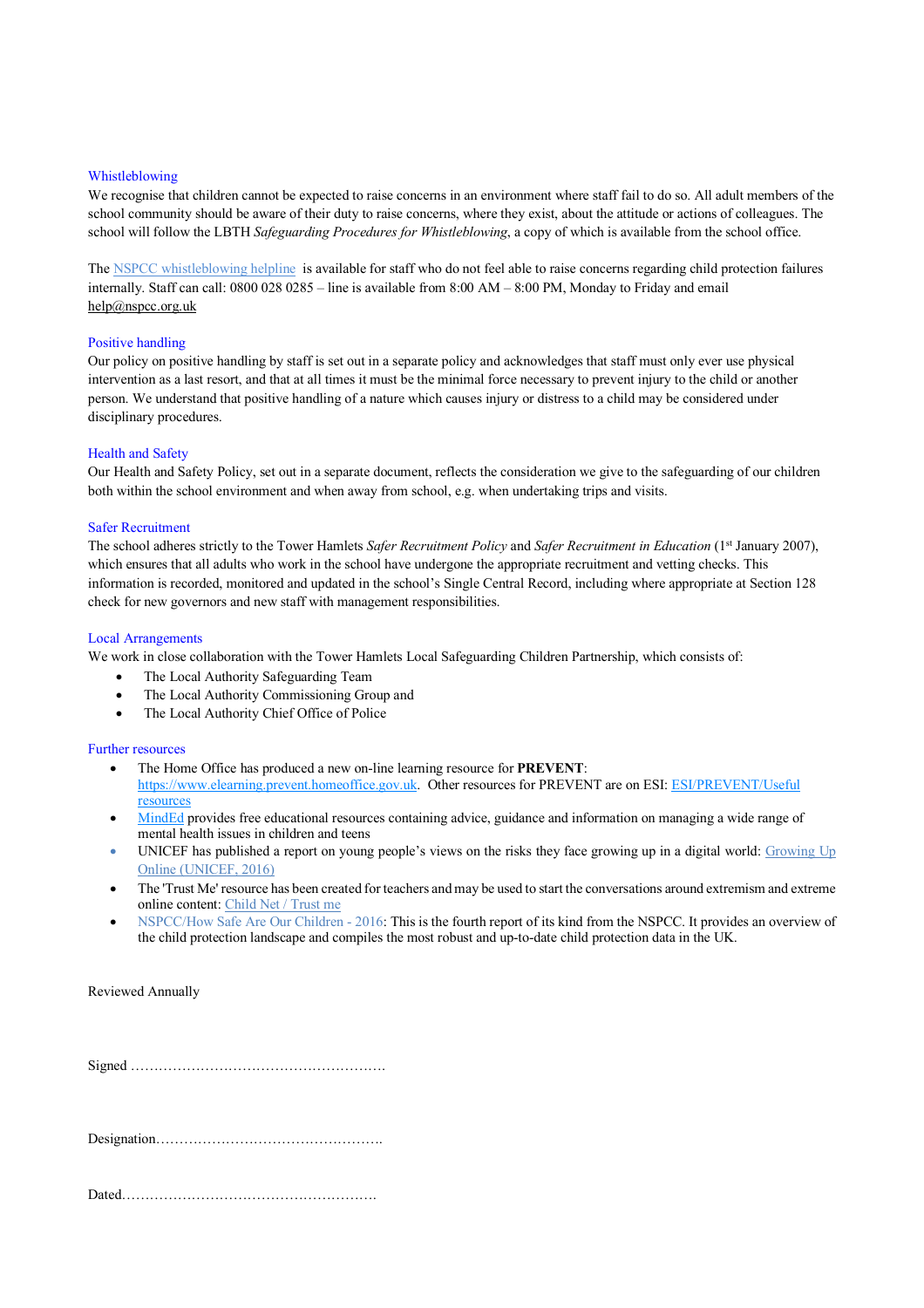# Appendix 1 – Types of abuse and their indicators

Abuse is a form of maltreatment of a child. Somebody may abuse or neglect a child by inflicting harm or by failing to act to prevent harm. Children may be abused in a family or in an institutional or community setting by those known to them or, more rarely, by others [e.g. via the internet]. They may be abused by an adult or adults, or another child or children, which may involve bullying, cyber-bullying, gender-based bullying and sexting.

#### 1.1 Physical Abuse

Physical abuse may involve hitting, shaking, throwing, poisoning, burning or scalding, drowning, suffocating, or otherwise causing physical harm to a child. Physical harm may also be caused when a parent fabricates the symptoms of, or deliberately induces, illness in a child.

| <b>Behavioural Indicators</b><br><b>Physical Indicators</b> |                                                            |
|-------------------------------------------------------------|------------------------------------------------------------|
| Unexplained injuries – bruises/abrasions/lacerations.       | Withdrawn or aggressive behavioural extremes.<br>$\bullet$ |
| The account of the cause of an injury being either          | Discomfort with physical contact.                          |
| vague or varying from one telling to another.               | Apparent fear of going home.                               |
| Unexplained burns.                                          | Complaints of soreness or moving uncomfortably.            |
| Regular occurrence of unexplained injuries.                 | Wearing clothing inappropriate for the weather in<br>٠     |
| (It should be noted that most accidental injuries occur     | order to cover body.                                       |
| on parts of the body where the skin passes over a           | Observation of interaction between the child and its       |
| bony protrusion.)                                           | carer.                                                     |

# 1.2 Neglect

Neglect is the persistent failure to meet a child's basic physical and/or psychological needs, likely to result in the serious impairment of the child's health or development. Neglect may involve a parent failing to:

- Provide adequate food, clothing and shelter.
- Provide adequate protection from physical and/or emotional harm or danger.
- Ensure adequate supervision (including the use of inadequate care-givers) and/or access to appropriate medical care or treatment.

It may also include neglect of, or unresponsiveness to, a child's basic emotional needs.

| <b>Physical Indicators</b><br><b>Behavioural Indicators</b> |                                                                      |
|-------------------------------------------------------------|----------------------------------------------------------------------|
| Unattended medical need.                                    | Poor social relationships; indiscriminate friendliness.<br>$\bullet$ |
| Underweight or obesity.                                     | Poor concentration; low, self-esteem.<br>$\bullet$                   |
| Recurrent infection.                                        | Regular displaying of fatigue or lethargy; frequently<br>$\bullet$   |
| Unkempt dirty appearance, smelly and/or inadequate<br>٠     | falls asleep in class.                                               |
| or unwashed clothes.                                        | Frequent unexplained absences.                                       |
| Consistent lack of supervision.                             |                                                                      |
| Consistent hunger.                                          |                                                                      |
| Inappropriate dress.                                        |                                                                      |

#### 1.3 Emotional Abuse

Emotional abuse is the persistent emotional maltreatment of a child such as to cause severe and persistent effect upon the child's emotional development and may involve:

- Conveying to children that they are worthless or unloved, inadequate or not valued.
- Imposing age or developmentally inappropriate expectations on children. These may include interactions that are beyond the child's developmental capability as well as overprotection and limitation of exploration and learning or preventing the child from participating in normal social interaction.
- Seeing or hearing the ill-treatment of another; serious bullying; causing children frequently to feel frightened or in danger; the exploitation or corruption of children.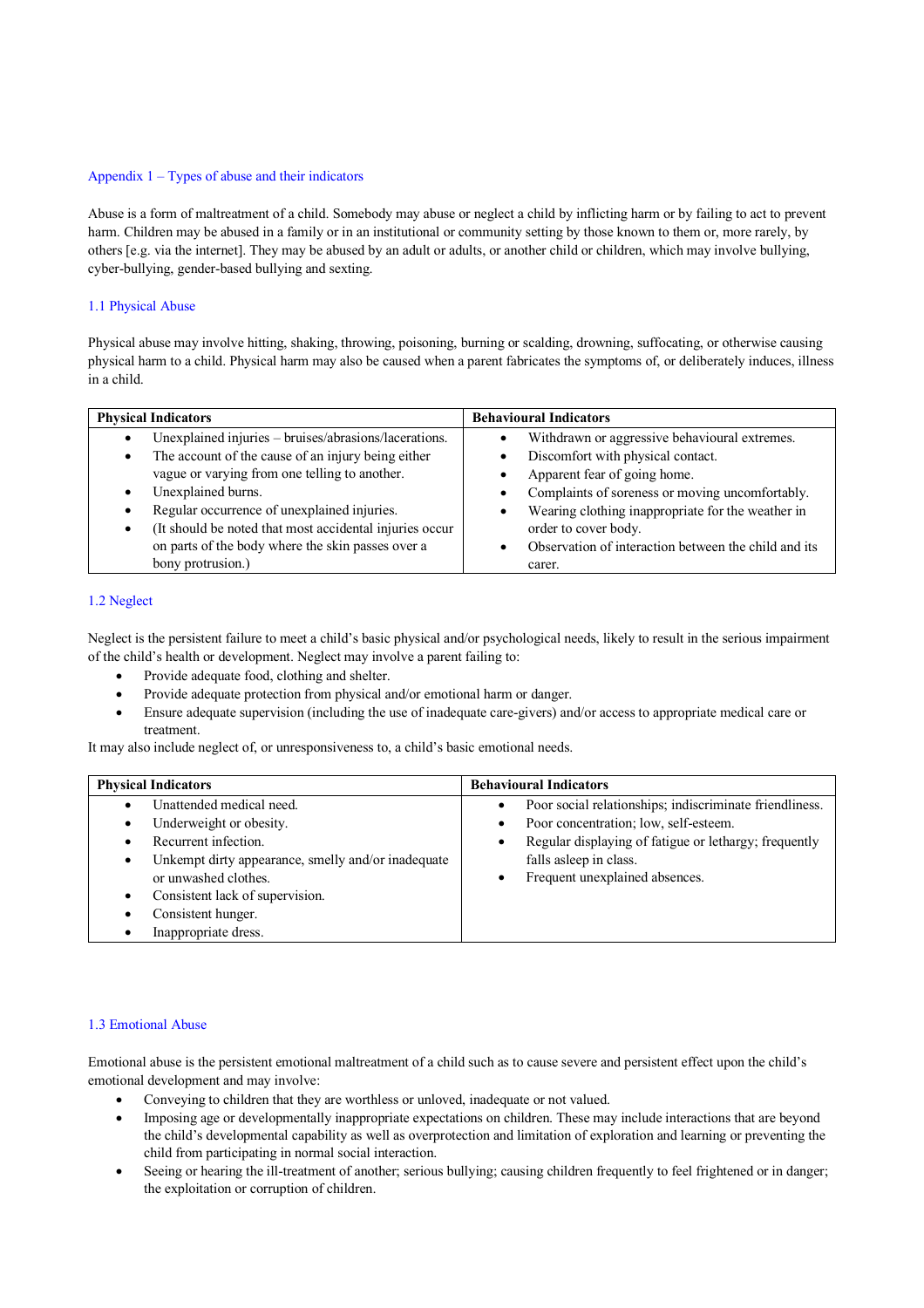| <b>Physical Indicators</b>                            | <b>Behavioural Indicators</b>               |  |
|-------------------------------------------------------|---------------------------------------------|--|
| Poor attachment relationship; unresponsive/neglectful | Low self-esteem, unhappiness, anxiety.      |  |
| behaviour towards the child's emotional needs.        | Withdrawn, insecure or attention-seeking    |  |
| Persistent negative comments about the child.         | behaviours.                                 |  |
|                                                       | Passive or aggressive behavioural extremes. |  |

#### 1.4 Sexual Abuse

Sexual abuse involves forcing or enticing a child or young person to take part in sexual activities whether or not the child is aware of what is happening. The activities may involve physical contact, including penetrative or non-penetrative sexual acts. Sexual abuse also includes non-contact activities such as:

- Involving children in looking at, or in the production of, pornographic materials.
- Watching sexual activities.
- Encouraging children to behave in sexually inappropriate ways.

| <b>Physical Indicators</b>                         | <b>Behavioural Indicators</b>                        |  |
|----------------------------------------------------|------------------------------------------------------|--|
| Frequency of urination.                            | Sexually pro-active behaviour or knowledge that is   |  |
| Signs of blood/discharge on the child's            | incompatible with the child's age and understanding. |  |
| underclothing.                                     | Drawings and/or written work that is sexually        |  |
| Awkwardness in walking/sitting; pain or itching in | explicit.                                            |  |
| genital area.                                      | Self-harm/suicide attempts; running away.            |  |
| Self-harm; sudden weight loss or gain.             | Substance abuse; significant devaluing of self.      |  |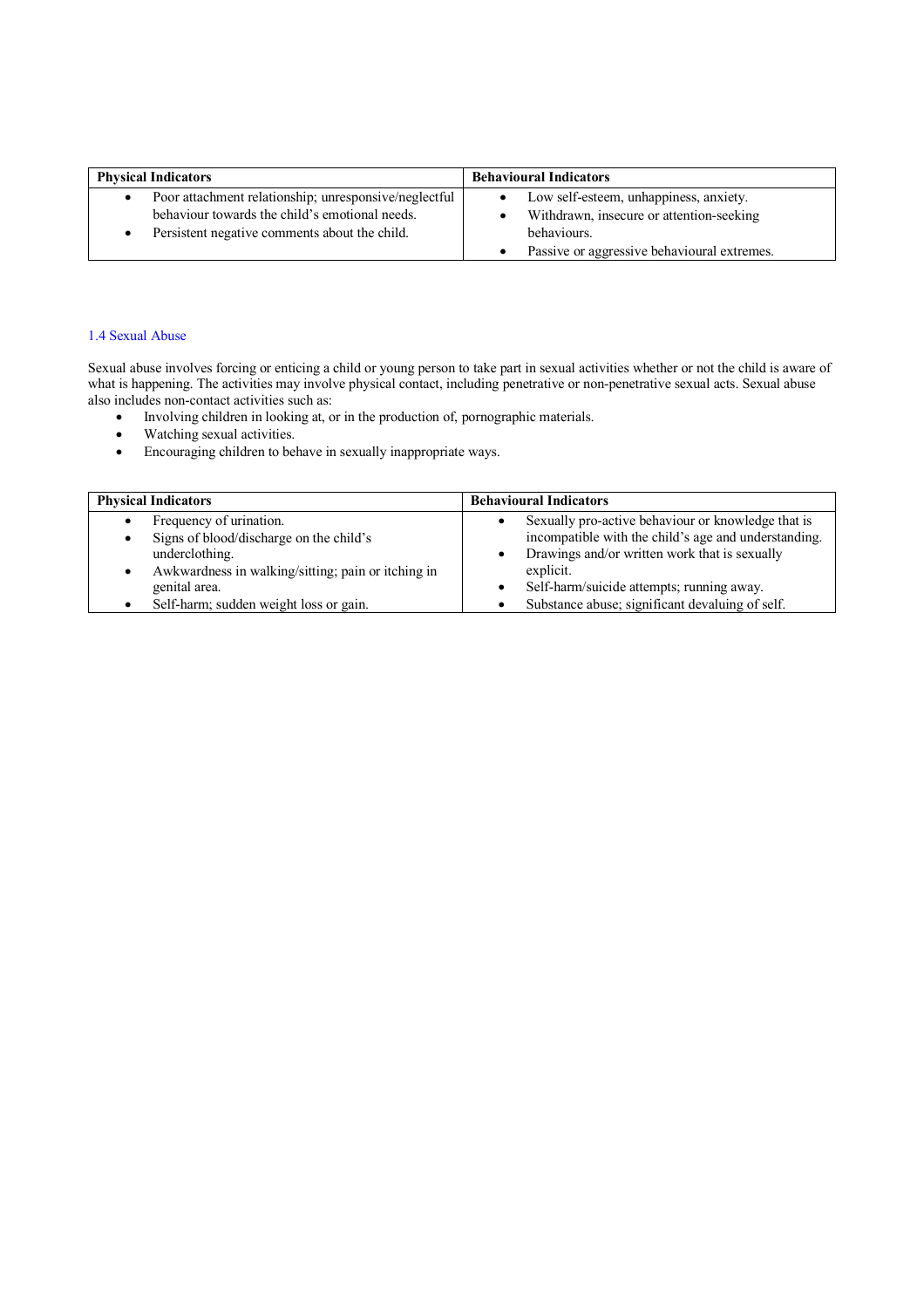### Appendix 2 – Local Authority Contact Form regarding children leaving school

Notification to London Borough of Tower Hamlets of Child taken off School Admissions and Attendance Registers

Date:  $/ /$ 

The following child has been taken off our school admissions and attendance registers:

- Child's name
- DOB
- Address
- Telephone
- Date taken off roll
- Reason
- Destination of Child
- My name/designation
- School

Please send this form to: Pupil Admissions Team, 4<sup>th</sup> Floor, Town Hall, Mulberry Place, 5, Close Crescent, London, E14 2BG. Telephone: 020-7364-5006

Fax: 020-7364-4311

Email to: school.admissions@towerhamlets.gov.uk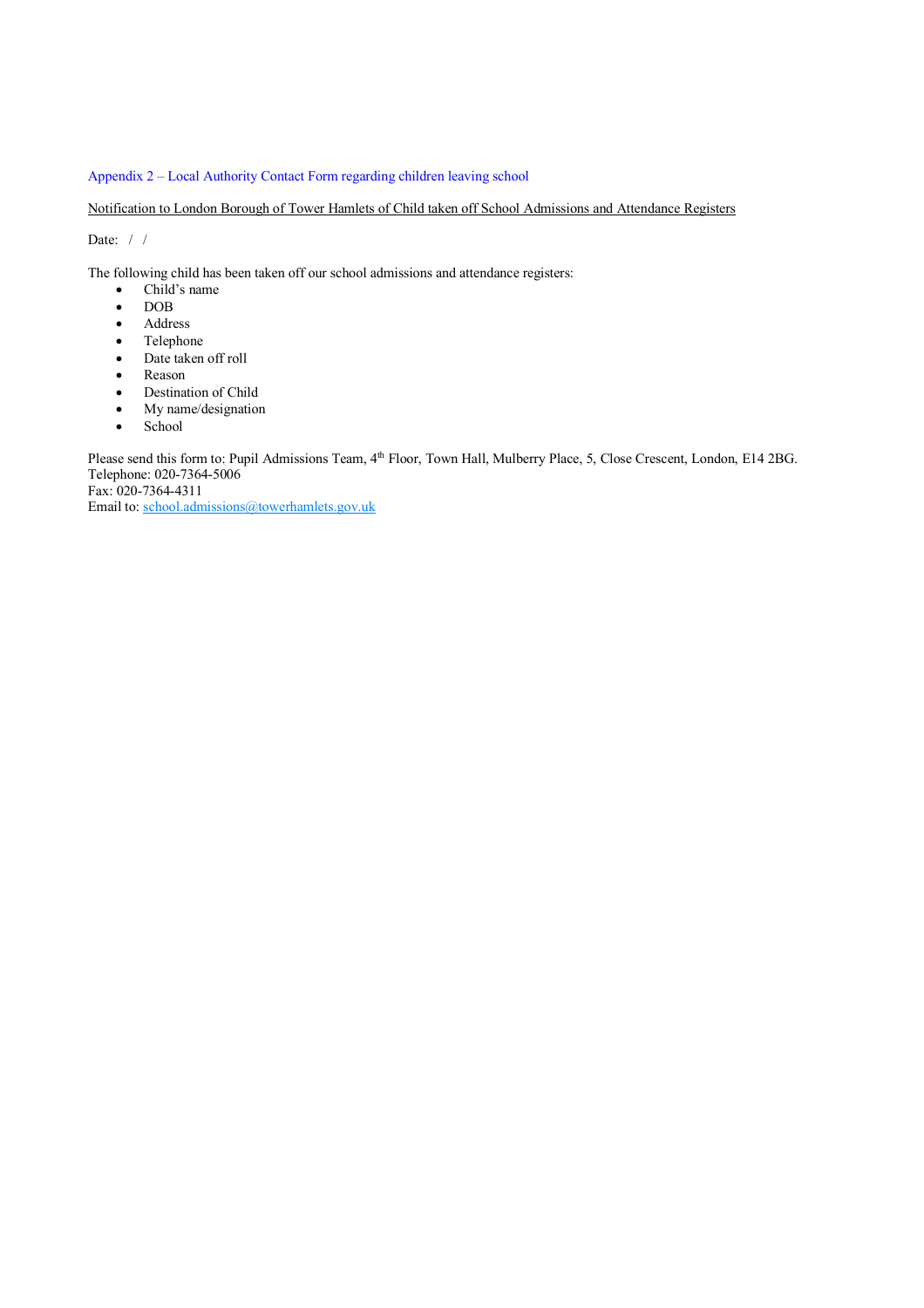# Appendix 3

# **Child Protection – Record of Concern /Disclosure** This must be completed *as soon as a concern is raised*

| Name of Adult Recording Concern:                                                                                       |                            |  |
|------------------------------------------------------------------------------------------------------------------------|----------------------------|--|
| Child's Full Name:                                                                                                     | Child D.O.B:               |  |
| Class:                                                                                                                 | Class Teacher:             |  |
| Date:                                                                                                                  | Time Information Received: |  |
| This is a record of a disclosure made to me by the above child.                                                        |                            |  |
| This is a record of something that I am concerned about regarding a child's safety or welfare.                         |                            |  |
| This is a record of a concern reported to me by a parent/carer/guardian.                                               |                            |  |
| Place (Please note where the disclosure was made or where concern was raised) :                                        |                            |  |
| Incident/Record of Concern:<br>Please make a clear record of the incident or disclosure using the child's exact words. |                            |  |
|                                                                                                                        |                            |  |
|                                                                                                                        |                            |  |
|                                                                                                                        |                            |  |
|                                                                                                                        |                            |  |
|                                                                                                                        |                            |  |
|                                                                                                                        |                            |  |
|                                                                                                                        |                            |  |
|                                                                                                                        |                            |  |
|                                                                                                                        |                            |  |
|                                                                                                                        |                            |  |
|                                                                                                                        |                            |  |
| (Continue on separate sheet if necessary)                                                                              |                            |  |
| Attach any notes or pictures the child may have written                                                                |                            |  |
| Designated person/people: Dave Eva, Avril Newman, Anthony Wilson                                                       |                            |  |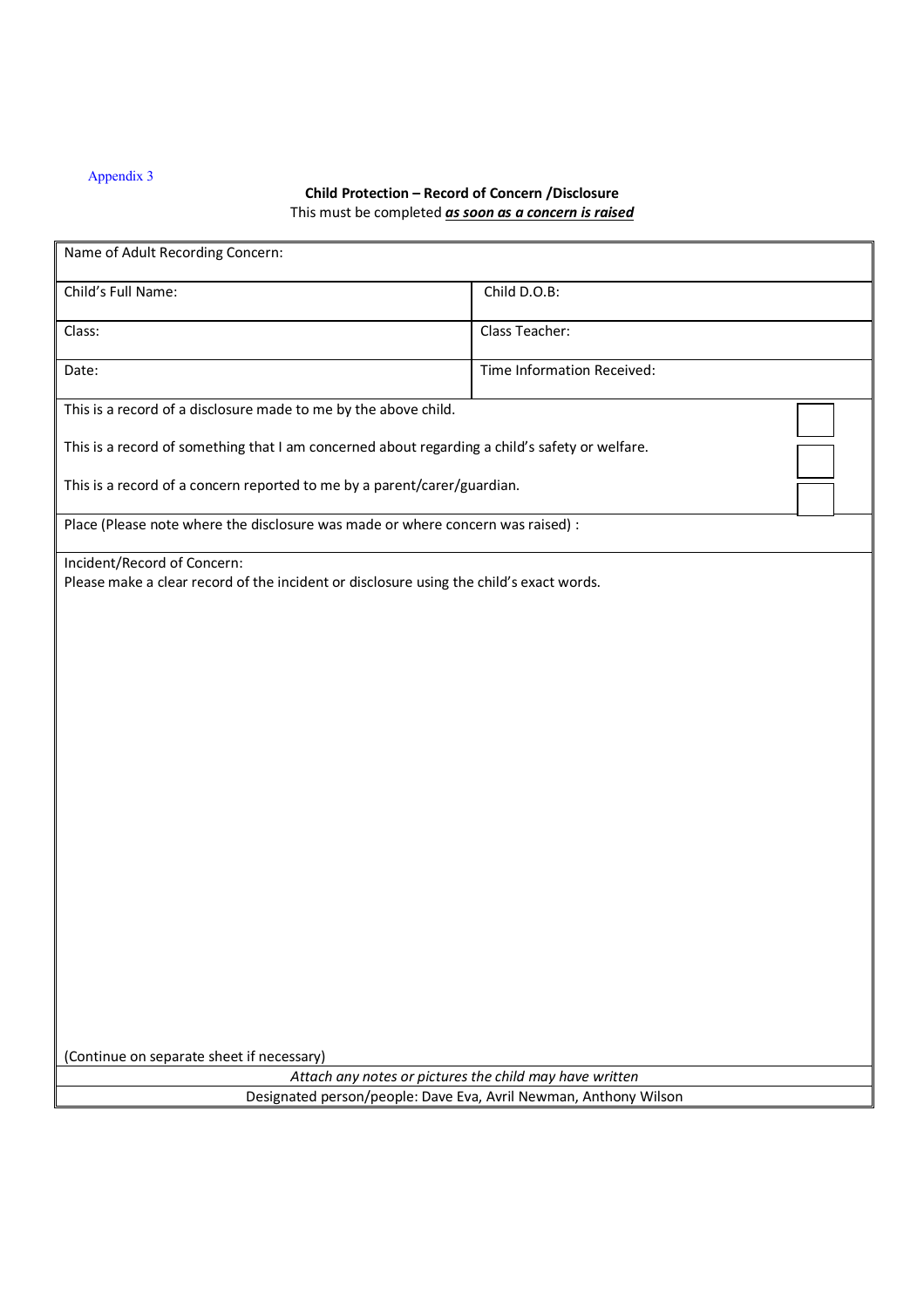# DCPP use only

| Time concern noted |                           |                          |  |
|--------------------|---------------------------|--------------------------|--|
| with CPO:          |                           |                          |  |
|                    | Reported to the Duty Line | Reported to other agency |  |
| Record of action   |                           |                          |  |
| taken:             |                           |                          |  |
| Date/Time          |                           |                          |  |
|                    |                           |                          |  |
|                    |                           |                          |  |
|                    |                           |                          |  |
|                    |                           |                          |  |
|                    |                           |                          |  |
|                    |                           |                          |  |
|                    |                           |                          |  |
|                    |                           |                          |  |
|                    |                           |                          |  |
|                    |                           |                          |  |
|                    |                           |                          |  |
|                    |                           |                          |  |
|                    |                           |                          |  |
|                    |                           |                          |  |
|                    |                           |                          |  |
|                    |                           |                          |  |
|                    |                           |                          |  |
|                    |                           |                          |  |
|                    |                           |                          |  |
|                    |                           |                          |  |
|                    |                           |                          |  |
|                    |                           |                          |  |
|                    |                           |                          |  |
|                    |                           |                          |  |

| Recorded on Vulnerable Children Register          |  |
|---------------------------------------------------|--|
| Record of Concern filed in Child Protection Files |  |
| Form Passed to Headteacher                        |  |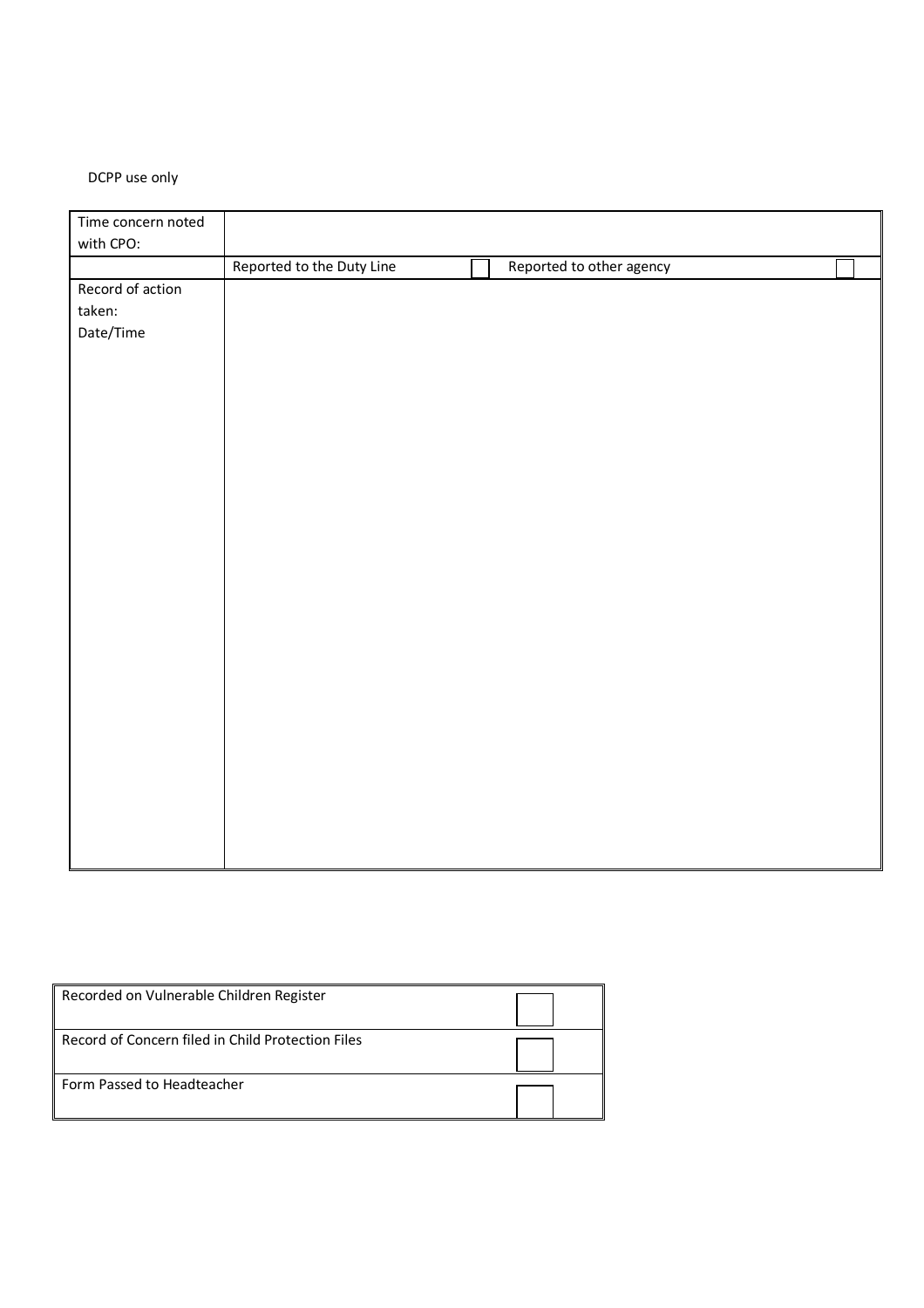### Appendix 4

# Referral route for safeguarding concerns related to Radicalisation or Extremism



*\*Although involving the family is best practice, you may share information (using a CAF) with other agencies (e.g. SIP) without consent and, if necessary, without the family's participation under the Crime and Disorder legislation which allows for information sharing to prevent crime. If in doubt SHARE and REFER to SIP.* 

*The Social Inclusion Panel (SIP) will advise on next steps and provide interventions. PREVENT interventions are voluntary so the family will be consulted and involved prior to further action.*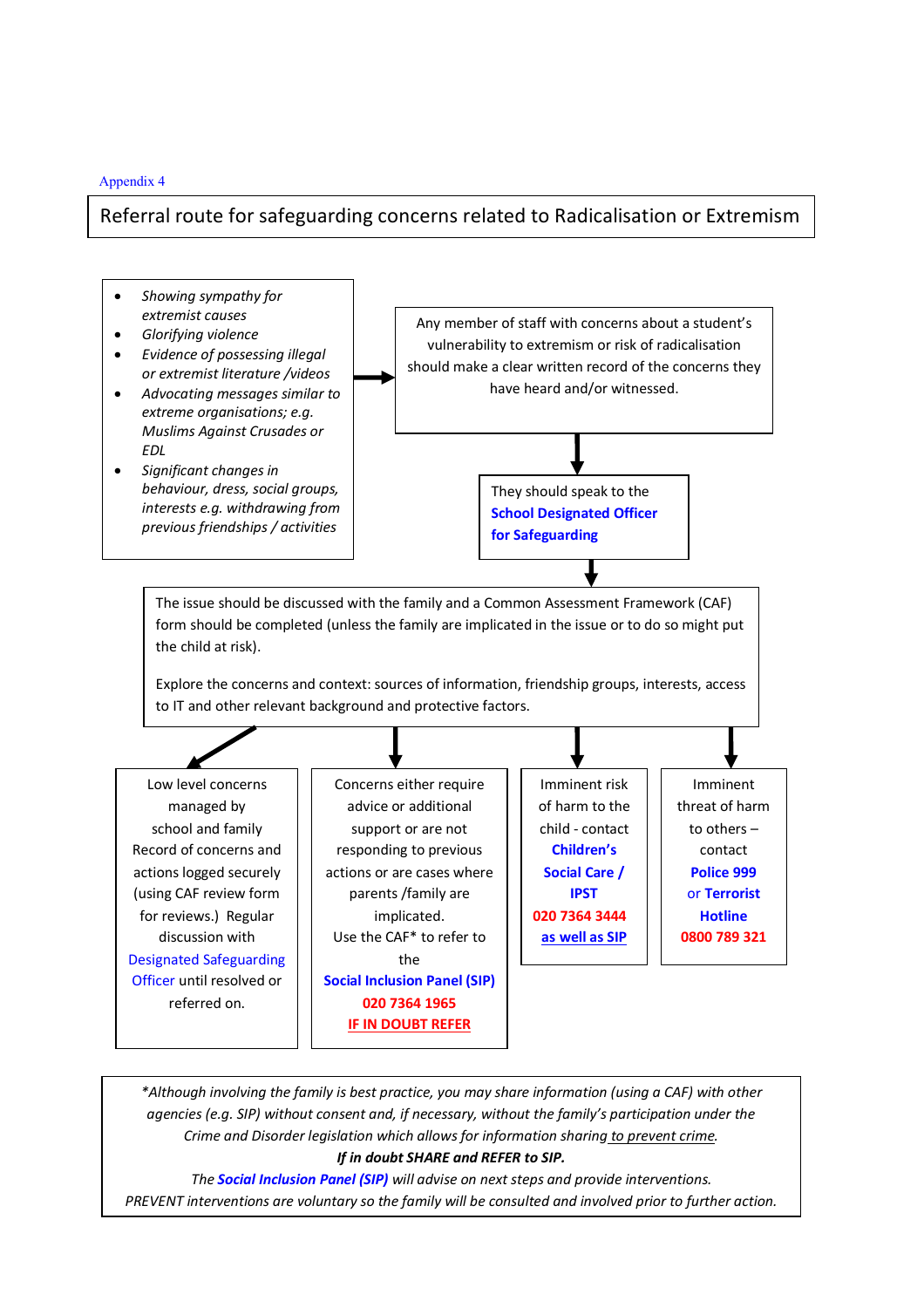Appendix 5

Youth Offending Team, Social Care and the Police with multi-agency support

**SPECIALIST INTERVENTIONS WITH YOUNG PEOPLE ALREADY ENGAGED IN VIOLENT EXTREMISM**

**If concerns are serious or persist then refer to the Social Inclusion Panel, which will advise and oversee the programme – if in doubt REFER!** 

- Intensive Family Support Programmes
- Family Therapy / CAMHS programmes
- Police Prevent team support
- Targeted Youth Support
- YISP crime prevention programmes
- Focussed theological / educational programmes
- Parenting programmes with PVE element
- Links with relevant voluntary or religious organisations
- Support from school attached police officer
- 1 to 1 or group counselling
- Behaviour support / anger management programmes
- Attendance support
- Positive activities in and out of school
- Positive buddying programmes
- Increased adult support, supervision and encouragement

**If there are concerns, start with an individual CAF action plan and work with Parents** 

**to create a diversionary programme.** 

- Work on community cohesion, tolerance and anti-violence addressed throughout curriculum. Alternative positive narratives.
- Open discussion and debate of issues and the law in a supportive environment.
- Critical appraisal of sources / internet resilience / propaganda all subjects
- Citizenship programmes British Values
- Social and Emotional Aspects of Learning
- Anti-bullying work including homophobia and violence against women.
- Rewarding positive behaviour
- Pastoral and induction support
- Positive in and out of school hours programmes
- Access to youth clubs and holiday programmes
- Opportunities for channelling positive engagement e.g. charities / community work
- Parenting programmes to ensure consistent messages between home and school.
- Work on safety, risk and crime prevention

# **UNIVERSAL EARLY PREVENT INTERVENTIONS**

**PREVENT: TARGETED WORK WITH THOSE AT RISK**